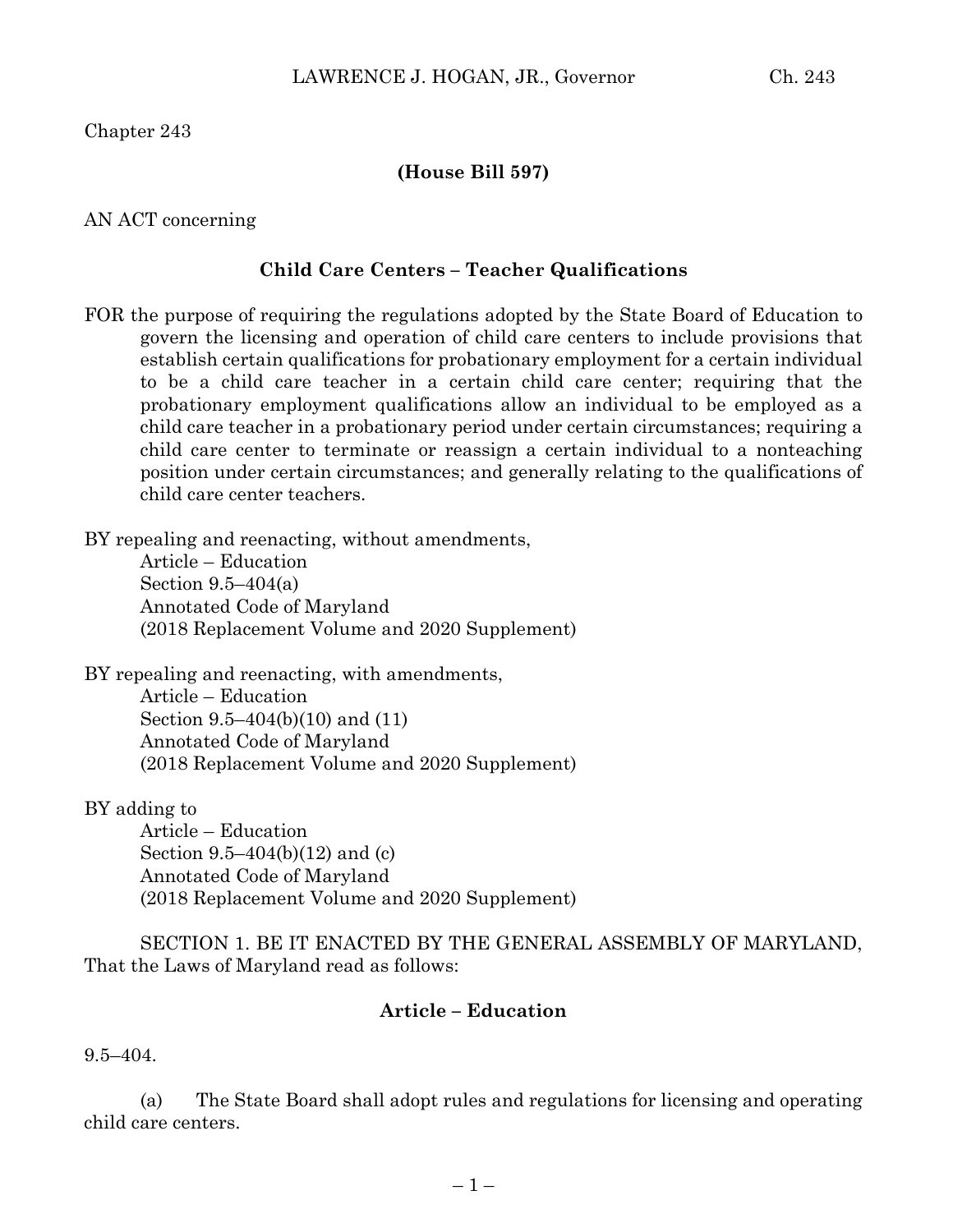#### Ch. 243 2021 LAWS OF MARYLAND

(b) These rules and regulations shall:

(10) (i) Require a child care center to have a written emergency preparedness plan for emergency situations that require evacuation, sheltering in place, or other protection of children, such as in the event of fire, natural disaster, or other threatening situation that may pose a health or safety hazard to the children in the child care center;

(ii) Require the plan under item (i) of this item to include:

1. A designated relocation site and evacuation route;

2. Procedures for notifying parents or other adults responsible for the child of the relocation;

3. Procedures to address the needs of individual children, including children with special needs;

4. Procedures for the reassignment of staff duties during an emergency, as appropriate; and

5. Procedures for communicating with local emergency management officials or other appropriate State or local authorities; and

(iii) Require a child care center to train staff and ensure that staff are familiar with the plan; **[**and**]**

(11) Require a child care center to have window coverings in accordance with § 5–505 of the Family Law Article**; AND**

**(12) SUBJECT TO SUBSECTION (C) OF THIS SECTION, ESTABLISH PROBATIONARY EMPLOYMENT QUALIFICATIONS FOR AN INDIVIDUAL WHO IS APPLYING FOR THE FIRST TIME TO BE A CHILD CARE TEACHER IN A CHILD CARE CENTER IN THE STATE THAT SERVES PRESCHOOL OR SCHOOL–AGE CHILDREN WHO ARE AT LEAST 3 YEARS OLD**.

**(C) (1) THE PROBATIONARY EMPLOYMENT QUALIFICATIONS ESTABLISHED UNDER SUBSECTION (B)(12) OF THIS SECTION SHALL ALLOW AN INDIVIDUAL TO BE EMPLOYED AS A CHILD CARE TEACHER DURING A PROBATIONARY PERIOD IF THE INDIVIDUAL:**

**(I) 1. IS ENROLLED IN APPROVED PRE–SERVICE TRAINING;**

**2. SUCCESSFULLY COMPLETES THE REQUIRED 90 HOURS OF THE APPROVED PRE–SERVICE TRAINING WITHIN 6 MONTHS AFTER BEING**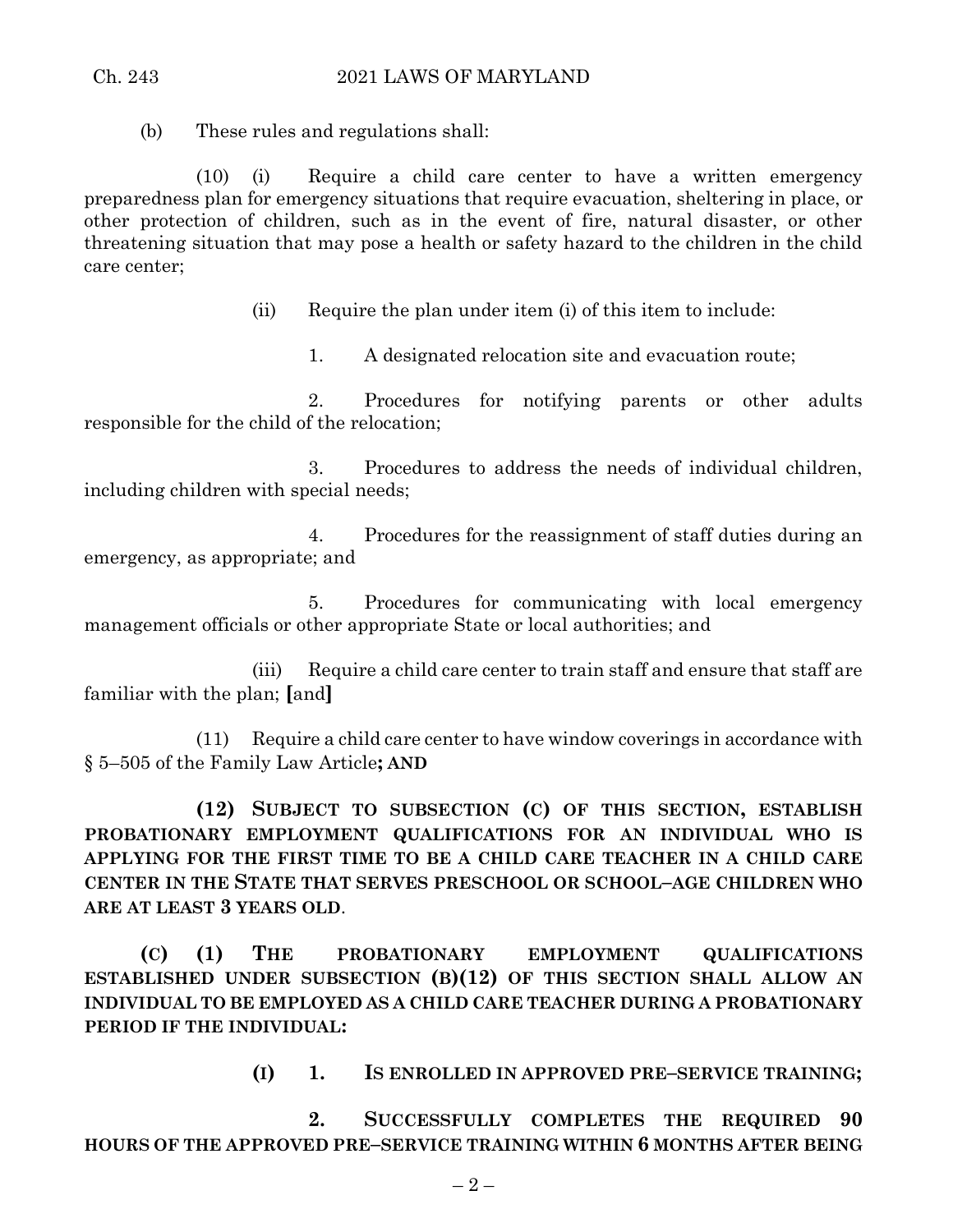**HIRED; AND**

| <b>DEGREE IN:</b> | 3.                            | HOLDS AN ASSOCIATE DEGREE OR A BACHELOR'S   |
|-------------------|-------------------------------|---------------------------------------------|
|                   | A.                            | EARLY CHILDHOOD EDUCATION;                  |
|                   | <b>B.</b>                     | ELEMENTARY EDUCATION;                       |
|                   | $\mathbf{C}$ .                | CHILD DEVELOPMENT;                          |
|                   | D.                            | HOME ECONOMICS;                             |
|                   | Е.                            | NURSING;                                    |
|                   | F.                            | <b>SOCIAL WORK;</b>                         |
|                   | G.                            | <b>SPECIAL EDUCATION; OR</b>                |
| <b>OR</b>         | H.                            | A RELATED FIELD APPROVED BY THE DEPARTMENT; |
|                   | and the state of the state of |                                             |

**(II) 1. IS ENROLLED IN APPROVED PRE–SERVICE TRAINING;**

**2. HAS SUCCESSFULLY COMPLETED AT LEAST 45 HOURS OF THE APPROVED PRE–SERVICE TRAINING AT THE TIME THE CHILD CARE CENTER HIRES THE INDIVIDUAL;**

**3. SUCCESSFULLY COMPLETES THE REMAINING HOURS OF THE PRE–SERVICE TRAINING WITHIN 6 MONTHS AFTER BEING HIRED; AND**

**4. HOLDS AN ASSOCIATE DEGREE OR A BACHELOR'S DEGREE IN A FIELD OTHER THAN A FIELD LISTED UNDER ITEM (I)3 OF THIS PARAGRAPH.**

**(2) IF, AT THE END OF THE 6–MONTH PROBATIONARY PERIOD, AN INDIVIDUAL DESCRIBED IN PARAGRAPH (1) OF THIS SUBSECTION HAS NOT COMPLETED THE REQUIRED PRE–SERVICE TRAINING, THE CHILD CARE CENTER SHALL, WITH NO FURTHER CAUSE, TERMINATE THE INDIVIDUAL OR REASSIGN THE INDIVIDUAL TO A NONTEACHING POSITION.**

SECTION 2. AND BE IT FURTHER ENACTED, That this Act shall take effect July 1, 2021.